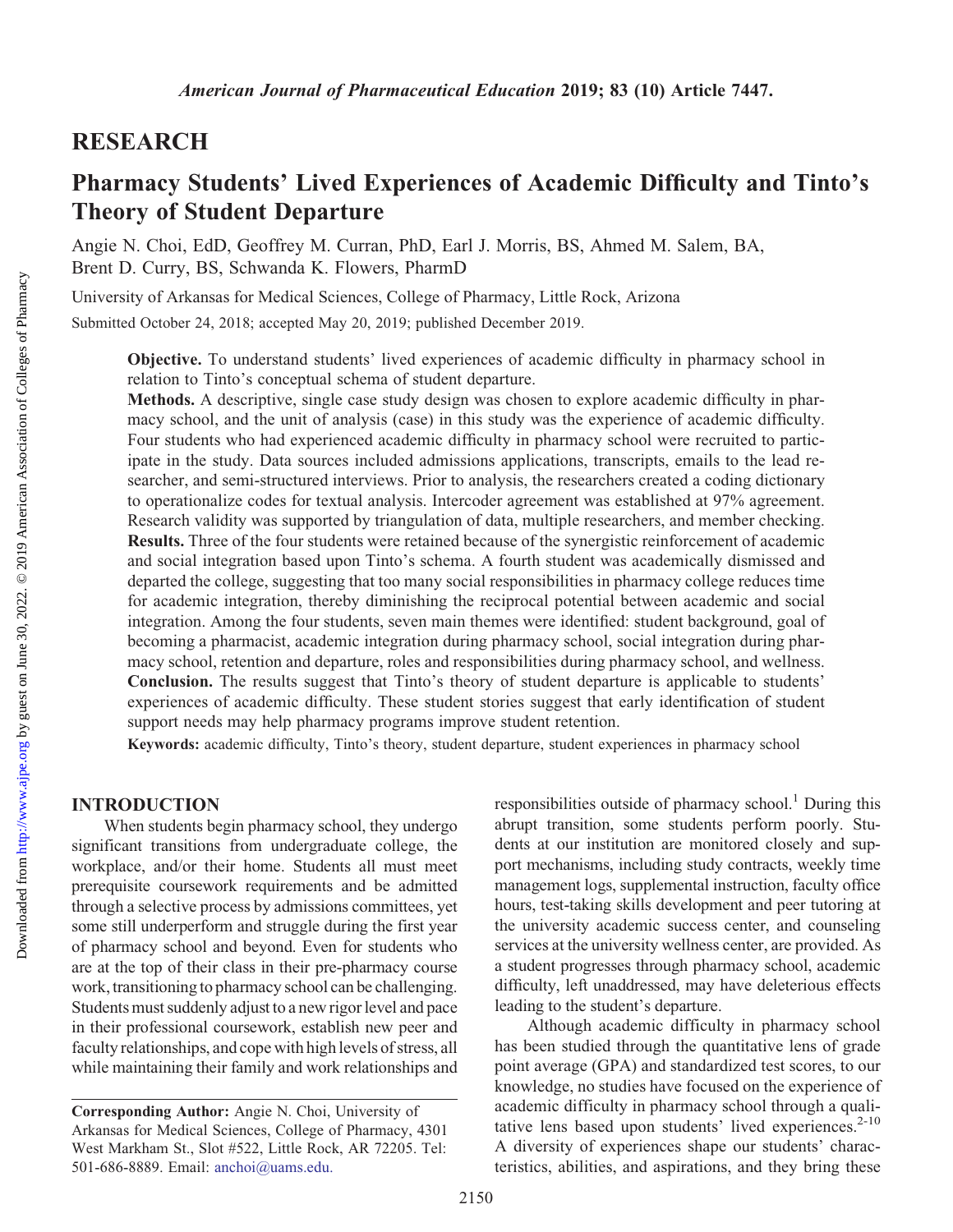attributes with them as they interact within pharmacy school environments. Students cannot be viewed as blank slates when they enter higher education, and pharmacy schools cannot assume all students need the same support in order to graduate.<sup>11</sup> Academic difficulty reflects something back to pharmacy schools beyond just poor academic performance and necessitates a holistic perspective on understanding why it unfolds in order to better support students. The objective of this study was to investigate pharmacy students' lived experiences of academic difficulty in relation to Tinto's theory of student departure to support students in difficulty and improve their retention.

Student retention has been widely studied for over five decades.<sup>12</sup> Many researchers have developed theories regarding why some students leave college while others persist, and these theories have been studied across diverse student populations and institutional types, but student retention is still a significant problem in higher education. Tinto was the first student departure scholar to conceptualize a longitudinal schema that accounted for connections between individuals and their environments over time.<sup>12</sup> He formulated his schema based upon two theories, Durkheim's suicide theory and cost/benefit analysis theory, for application with college students and settings.<sup>13</sup> Tinto's schema is illustrated in Figure 1 and

depicts that a student's goal commitment of attending college is influenced by family background, precollege schooling, and individual attributes. As students progress through college, they interact with an academic system that is comprised of their grade performance and intellectual development in their academics. Simultaneously, students also interact with the social system that consists of peer group interactions and faculty or staff interactions. Their academic experiences evolve into academic integration that reinforces their goal commitment (graduating); the more academically integrated students are, the more likely they will be able to graduate. Similarly, their social experiences develop into social integration that strengthens their institutional commitment to their college. The more socially integrated students feel in their college, the less likely they will be to leave. Both academic and social integration occur longitudinally and not as a single academic experience or social interaction. The extent to which students' goal commitments and institutional commitments are weak influences whether or not the goal of finishing college diminishes, ie, whether attrition occurs. Inversely, the extent to which these commitments are strong supports student retention.

When categorizing types of student departure, Tinto made distinctions between voluntary exit, in which case a student might transfer to another institution but still



<sup>&</sup>lt;sup>5</sup>Adapted and printed by permission of author.

Figure 1. Tinto's Student Departure Schema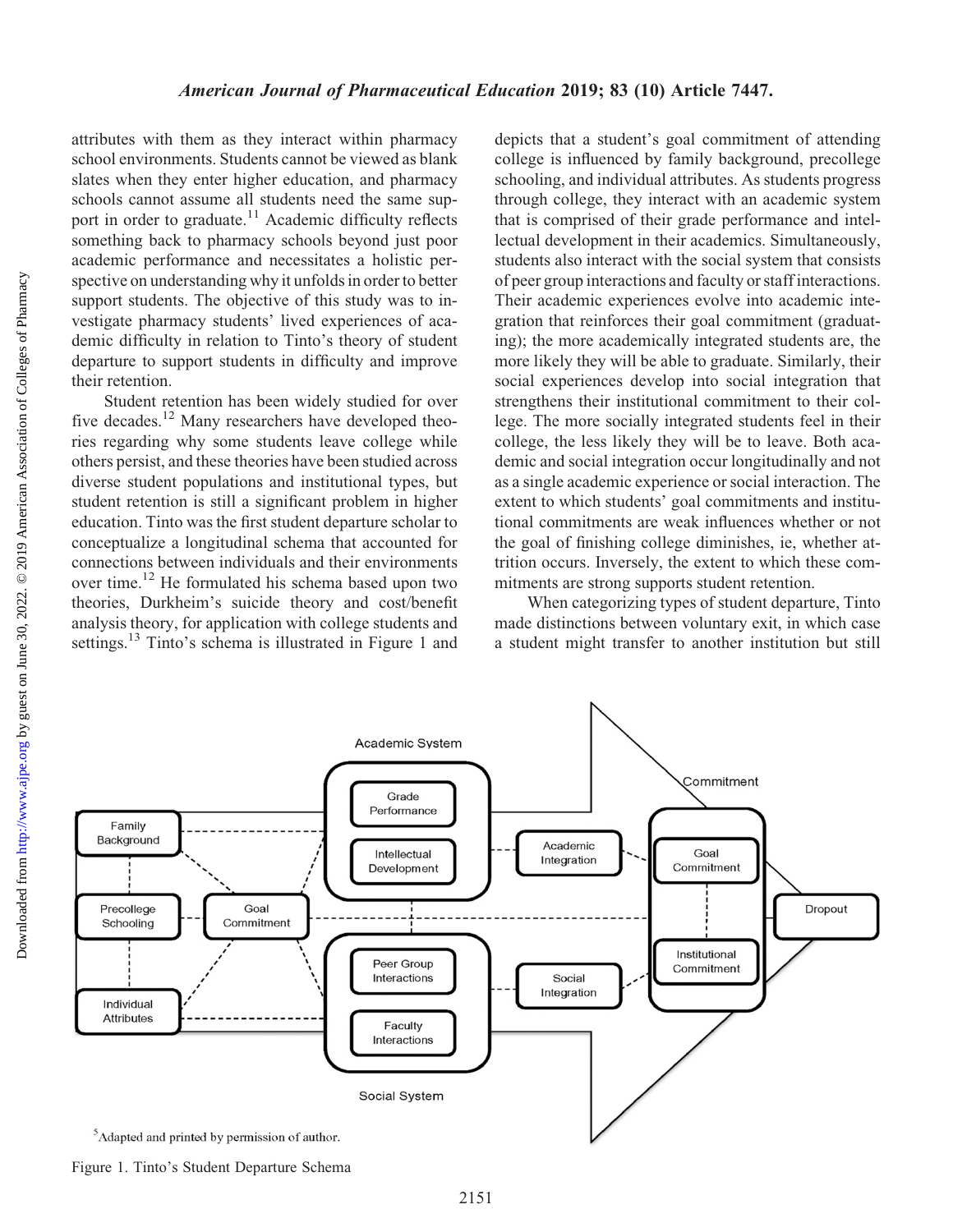Downloaded from http://www.ajpe.org by guest on June 30, 2022. @ 2019 American Association of Colleges of Pharmacy by guest on June 30, 2022. © 2019 American Association of Colleges of Pharmacy <http://www.ajpe.org> Downloaded from

graduate from college, and forced departure (dismissal), in which case a student would be less likely to graduate from college. Tinto's theory was originally conceived for college student departure, but research on student retention in professional programs supports similar departure factors that are included in Tinto's theory.14,15 Tinto's schema on student departure guided this study because students who experience academic difficulty are more likely to drop out and or be dismissed, and students' experience of academic difficulty occurs longitudinally. Another reason for using Tinto's theory was because he proposed that individuals' backgrounds shape their initial goal commitments to attend college as well as their academic and social interactions while there.<sup>13</sup> In this study, we assessed the applicability of Tinto's theory to students' experiences of academic difficulty in pharmacy school.

## METHODS

A descriptive case study design was chosen to capture how students experience academic difficulty in real world contexts. The researchers chose the case study design to explore the experience of academic difficulty, which was not understood beforehand. It also provided an open-ended method to approach the phenomenon of academic difficulty. The qualitative case study allows researchers to study complex phenomena as they naturally occur in context, which was crucial because of the nature of this study.<sup>16</sup> A descriptive case study is used when describing an experience in a real life context or when trying to answer how or why questions, and the unit of analysis is the aspect that is being analyzed, which may be an event, individuals, groups, experiences or processes.<sup>17</sup> The unit of analysis or case in this study was the experience of academic difficulty. The single case design included four units of analysis, which in this context were pharmacy students who had experienced academic difficulty. Academic difficulty was defined as a student experiencing any of the following: earning a cumulative GPA of 2.0 or lower out of 4.0 possible, failing a course, repeating a course in summer school, or repeating the P1 year (first year of a Doctor of Pharmacy degree program).

This study was conducted at the University of Arkansas for Medical Sciences College of Pharmacy and approved by the university's institutional review board. In the fall of 2017, prospective participants for this study were identified from among 120 students in the first-year pharmacy (P1) class of 2015-2016 based upon those who had experienced academic difficulty throughout that year. Students were first identified as having experienced academic difficulty by reviewing academic records for the fall 2017 semester. Grade point average (GPA), academic

transcript, and summer school enrollment reports from the 2015-2016 academic year were downloaded from the student information system. A database of all students meeting any academic difficulty criteria was then created. Thirteen students were eligible to be included in the study, but four of these students either withdrew or were dismissed from the college, which left nine potential participants. After identifying the population of students, the researchers purposively selected four of the nine students and invited them to participate in the study during the fall semester of 2017. One participant had failed a course and retook it during summer school, two students had repeated the P1 year, and one student had a GPA below 2.0. The researchers chose four participants for the study because these students together were representative of all definitions of academic difficulty, they exhibited different degrees of academic and social integration, which allowed for a wider testing of Tinto's schema, and four was a feasible number to study.

One of the four participants was a student who was dismissed. Dismissed students were not initially considered for participation in the study because of the difficulties that recruiting them after they had left the program would have presented and because of the sensitive nature of the request. However, after an attempt to recruit a student who had transferred out of the college failed, the researchers invited a student who had been dismissed to participate because we believed the student would be willing to do so. Inclusion of the student helped researchers understand academic difficulty in relation to Tinto's theory of being highly socially integrated in pharmacy school but being dismissed nonetheless. This type of experience of academic difficulty would have been missing in the study otherwise. Ultimately, four participants were recruited for the study. Pseudonyms are used in this study to maintain anonymity.

To determine their interest in participating in the study, each student was sent a letter which described the purpose of the study, outlined what participation would entail, and included a confidentiality statement. The lead researcher then met with all participants individually to discuss participation in the study and to acquire informed consent. Initially, all four participants agreed to be in the study, but one student later withdrew prior to the interview phase of the study because of the sensitive nature of the interview. However, this student did consent to all other data (email to researcher, admissions application, academic transcript) except for the interview to be included in the study. No incentives were given to participants; however, participants were sent the findings of the research study.

Data collection began in October 2017 and was completed by February 2018. Data sources included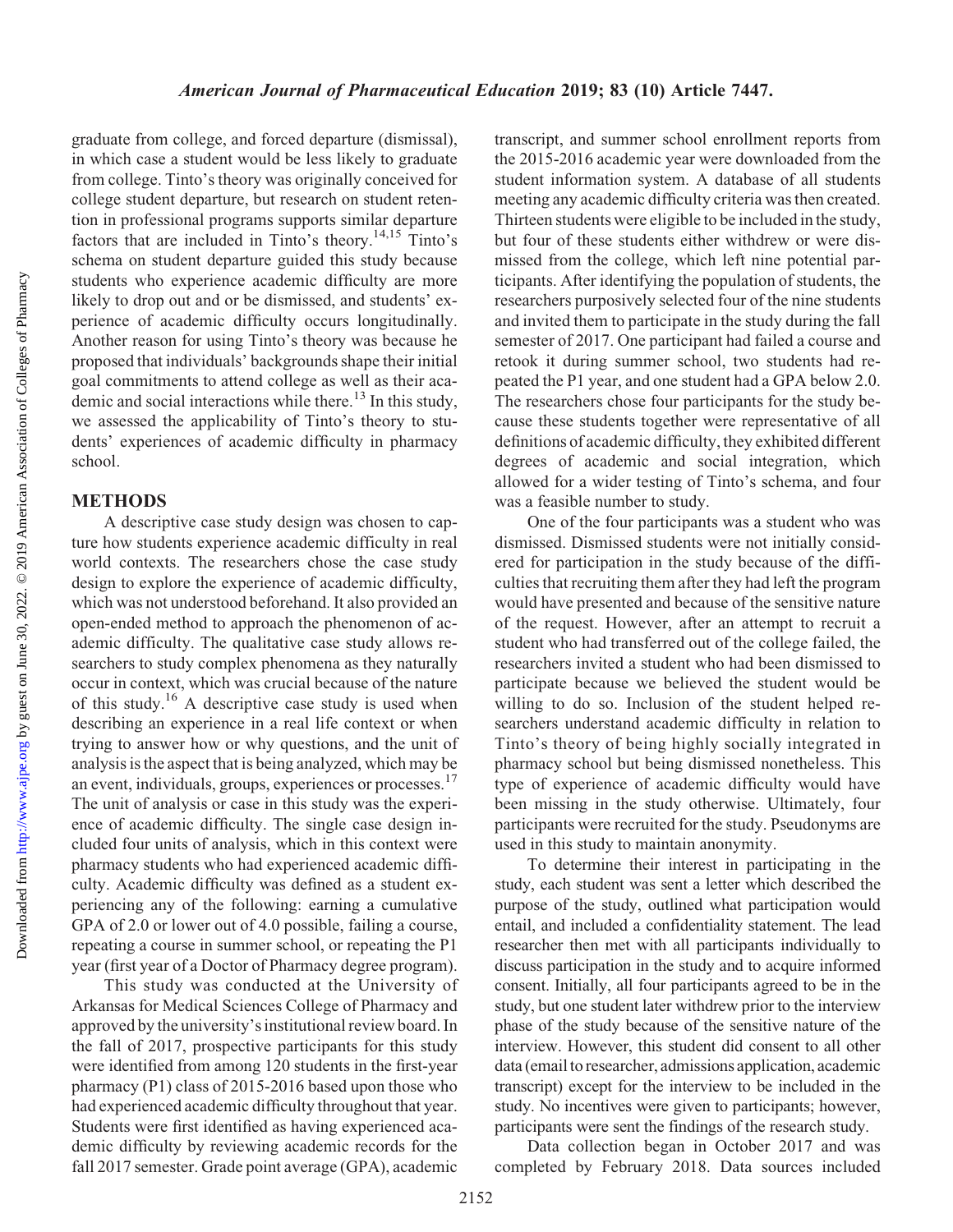admission application essays, special life circumstance essays, academic transcripts, and interviews. The first two data items were downloaded from the Pharmacy Centralized Application Service (PharmCAS). The admission essay prompted applicants to describe why they selected pharmacy as a career, what their career goals were, and how their personal, educational, and professional background would help them reach their goals. In the PharmCAS application, there is a special life circumstances text field where students may relate overcoming any type of adversity in their lives. Given the importance of student backgrounds, family relationships, formative pre-pharmacy school education, and individual goals, both the admission essay and special life circumstance text were expected to be rich sources of data to use in understanding the students' academic difficulty in relation to Tinto's theory.

Transcripts were acquired through student records. Semi-structured interviews were facilitated by an interview question guide that was informed by Tinto's schema. Interviews were conducted from January to February 2018 in person in a private faculty office with an experienced interviewer in qualitative methods. One interview was conducted by telephone because of the distance the student would have had to travel to participate in person. Interviews were audio-recorded using a dictation recorder and all audio files were deleted from the audio recorder after transfer of the audio files to the lead researcher. Interview files were manually transcribed by student researchers. For all participants, the researchers were able to stop collecting data after one interview. Because semi-structured interview questions were used and because of the narrative nature of the interview, conducting additional interviews would have been redundant.<sup>18</sup> The participant's anonymity was protected by using codes for all student data including interview files. Participants were also informed that their anonymity would be maintained via pseudonyms for dissemination of results in scholarly journals.

To address trustworthiness and support research validity, we used triangulation of data, multiple researchers, and member checks. Pharmacy school applications, special life circumstance essays, transcripts, and interviews were used to triangulate data by providing multiple data sources for credibility. Four researchers analyzed the data for agreement, and then a fifth researcher later reviewed the study to confirm the findings. Research participants also reviewed researchers' analyses of their data for accurate representation of participants' intended meanings and also to reduce potential bias from researchers.

Prior to analyzing the data, four researchers met to create a coding dictionary. Creating a codebook allowed the research team to operationalize the codes for textual analysis. Initially, the codebook was developed by combining Tinto's concepts *a priori* with initial readings of transcripts and special life circumstance and admissions essays from PharmCAS applications. Each code was defined with agreement from the research team, and examples of each code were also discussed. After the codebook was developed, transcribed interviews were then imported into MAXQDA, version 12 (VERBI Software, Berlin, Germany). Coding was then conducted separately by three researchers to establish a baseline for intercoder agreement. The lead researcher used the intercoder agreement function in MAXQDA to evaluate the percentage of segment agreement, which was set at 90% correlation. In order to have agreement between coders in any segment of the interview, separate coders must use the same code for the same passages of text in a segment with at least 90% overlap. For example, if there are 100 characters in a passage of text, 90 of the same characters must overlap between coders to correlate to 90% agreement.

According to Miles and Huberman, 80% consistency in intercoder agreement is considered a good level of reliability for qualitative studies.<sup>19</sup> To establish a baseline for coding consistency, three researchers initially coded the same participant's interview, which resulted in 97% agreement. After determining coding consistency, the coding team met four more times to discuss and code each interview. Investigators used the constant comparison method for greater reliability. An iterative process of coding, cross-checking codes between coders, discussion to establish consensus, and identifying new codes followed. During each meeting, the coding team crosschecked for reliability by comparing how each researcher coded each interview. The coding team resolved any discrepancies through consensus and manually revised any codes after further discussion on nuances of meaning or intention in each interview. Finally, codes were entered into MAXQDA by each coder separately, and intercoder agreement for all interviews was analyzed. Ultimately, all interviews ranged between 94% and 98% consistency in coding agreement.

## RESULTS

After analyzing the codes in context, seven main themes were identified: student background (henceforth referred to as "background"); goal of becoming a pharmacist (henceforth referred to as "goal"); academic integration during pharmacy school (henceforth referred to as "academic integration"); social integration during pharmacy school (henceforth referred to as "social integration"); roles and responsibilities during pharmacy school (henceforth referred to as "responsibilities"); wellness; and retention and departure. Each student's story is discussed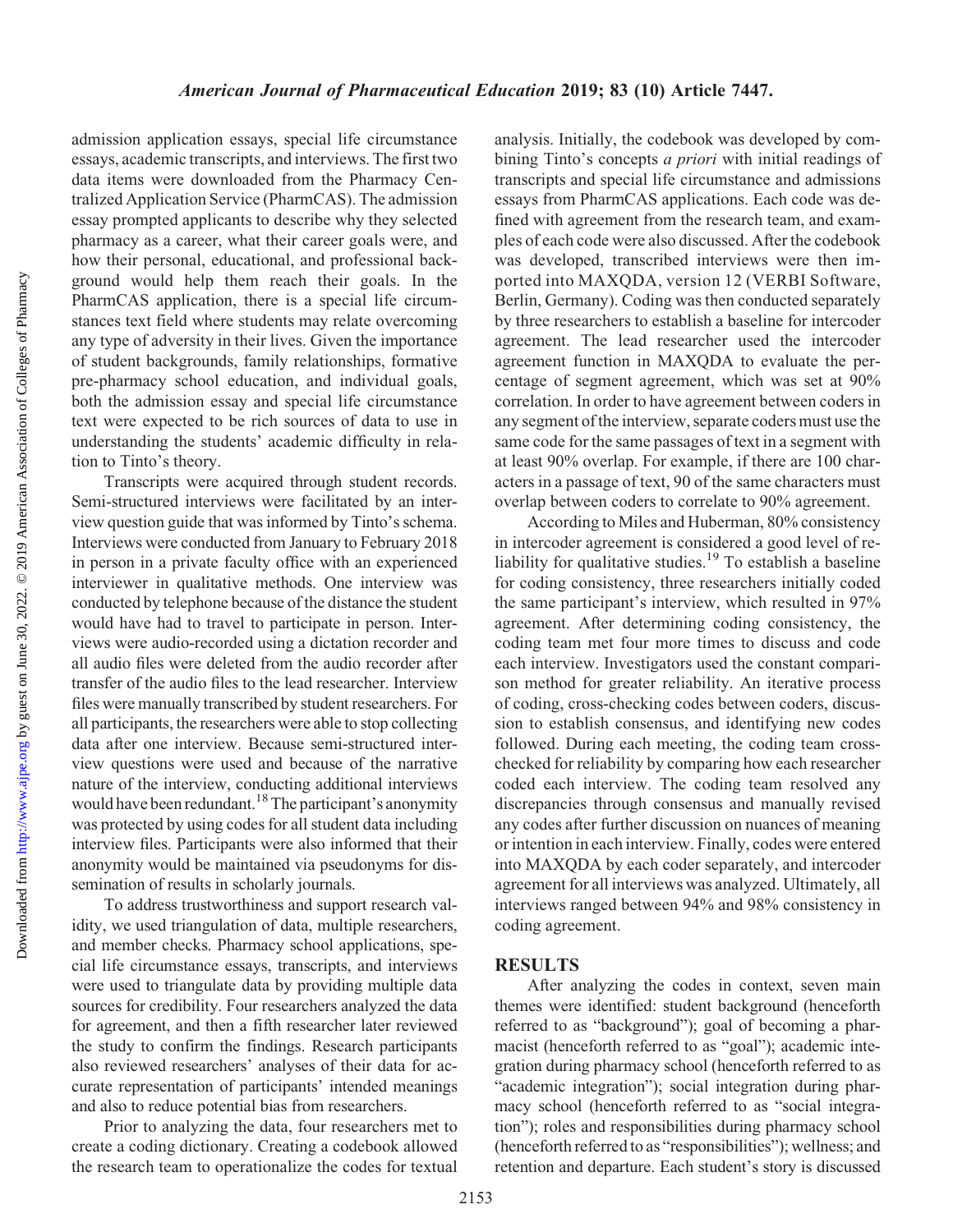in turn in relation to these themes (themes have been underlined for emphasis).

At the time of admission to pharmacy school, our first participant, Jane, had a GPA of 3.25, a PCAT score in the 43rd percentile, and an interview score of 6.8 out of a possible 7 points. Jane had attended a four-year undergraduate university, majored in biology, and graduated with a bachelor's degree. She was a nontraditional student and had been out of college for almost 10 years while working as a pharmacy technician. Jane was a wife and mother of one young child. She experienced academic difficulty by failing one course during the P1 year and retook the course in summer school.

Jane's background influenced her interest in pharmacy because her mother was addicted to medication. "My mother has basically struggled my whole childhood with prescription medication. So I saw that growing up, and dealt with that and everything that comes with that, from in and out of rehabs to family therapy things, so did all that." Later, when Jane had her own family, they became the main motivator to reach her goal. "My family is definitely a big driver for [me]...And like having worked and been out of school and working for 10 years in between. I was living paycheck to paycheck, and I know what that life is like and I want better for myself and my family."

During her P1 year, Jane did not feel academically integrated. She experienced difficulty in making the academic transition. "When you get here and you fail a test or two in a row and it starts to mess with your head and you're like 'what's going on? I can't do this.'" However, she also described how her perspective changed over time regarding her performance. "I remember the first test we took. I was like, 'I wanna good GPA.' I [was] like, 'here we go,' and I got a C and I bawled, and now when I get a C I'm like, 'praise the Lord.' I'll take it and I will do a dance down the hall." Although she did not feel academically integrated, Jane did feel socially integrated. "So, my two really good friends that I kind of came here [with] and first year - they're older too and they have families and kids, too." Jane had social support, but she was unable to study with her friends because they needed to study at home because of their schedules. Unlike her friends, Jane could not study at home. "I have to stay on campus to study cuz if I go...home my son is 90 to nothing all the time."

The theme of responsibilities during pharmacy school indicated that participants had parental roles and work responsibilities in addition to their academic work. Although working in pharmacy college took away from study time, it also served as an academic support in Jane's case. She explained how the pharmacists at work modeled patient counseling and helped her to understand how to

talk with patients to prepare for objective structured clinical examinations (OSCEs), which are performancebased tests that evaluate clinical skills. The theme of wellness in Jane's case revealed the constant stress she experienced. Because she had made an F in the P1 year, she was constantly under pressure throughout pharmacy school to not fail another course or she would be dismissed according to the college's scholastic rules. "At home, even when I'm not thinking about school, there's a cloud over my head and it makes me honestly get emotional about it because it's so stressful all the time. Every class and test we take I have this fear [of] 'what if I don't do well, what if I fail?'...And even today, like now there's this level of pressure that I feel like I have that 90% of our class doesn't have."

Our second participant, Jack, was admitted to pharmacy school with a  $3.18$  GPA,  $78<sup>th</sup>$  percentile on the Pharmacy College Admission Test (PCAT), and an interview score of 5. Jack attended a public four-year university, double-majored in anthropology and biology, and enrolled in pharmacy school after earning 123 undergraduate semester hours without completing a bachelor's degree. Jack was 20 years old at the time he applied to pharmacy school but was nevertheless considered a nontraditional student because of his socioeconomic status, first-generation attending college status, and single-parent status.<sup>20</sup> Jack experienced academic difficulty by earning less than a 2.0 GPA during the first semester of the P1 year.

Jack's background was unstable because of "substance abuse problems of absent parent figures." The fifth child out of nine siblings, Jack was born to a "methamphetamine-addicted mother," and until the age of six, he lived with his father or other relatives. He was raised in a low-income area and tried to avoid the "cyclic drug abuse" that was common in his environment. Jack was adopted by his aunt and under the "nurturing care" of her family he attended a math and science-focused public high school which was ranked nationally in the top 25. During this time, his father died from a "drunken fall." Later during college, a friend encouraged him to work at a pharmacy, where his goal of becoming a pharmacist blossomed. He described the rewarding nature of the profession. "Being around a lot of the elderly people and people south of the interstate – people that don't have a lot of money – helping them with their prescriptions and making them feel like they are taken care of...um, that felt really good."

In regard to academic integration in pharmacy school, Jack had a difficult time focusing on academics during the P1 year. He had a 2.0 GPA and worried about being dismissed. He explained that he was "being dumb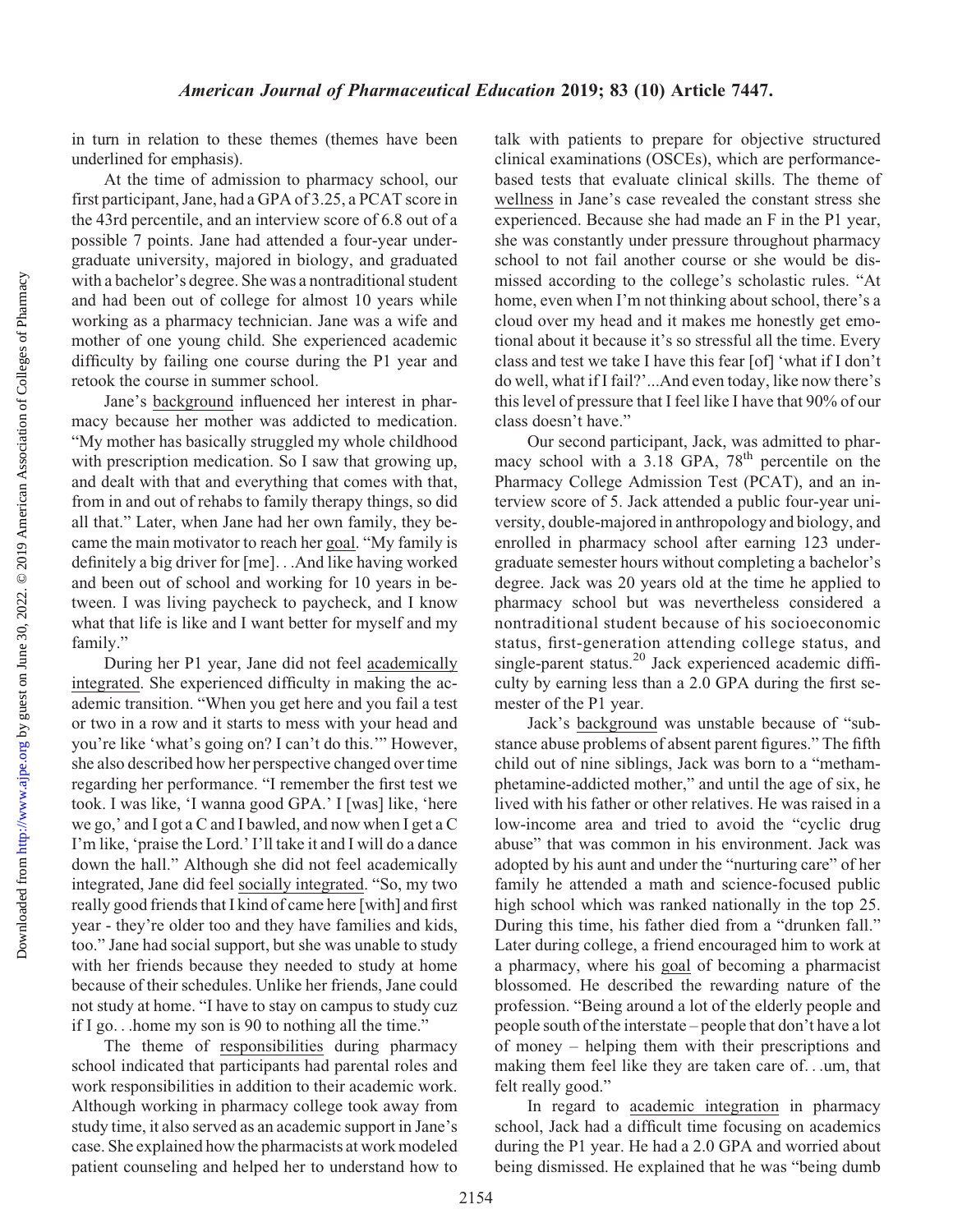and...still working between 20-30 hours a week in pharmacy school, which was a terrible idea." He performed much better during the second year (P2) of pharmacy school. "I made a 4.0 my second year and a 2.0 my first semester so I spent way too much time doing other things my P1 year and then all my time doing pharmacy my P2 year. So I think I realized as time passed where I need to put my motivation. And as we go on, the more material I learn, the more I feel like I have a better scope of practice, and it definitely makes you more confident...about practicing as a pharmacist."

The theme of social integration was particularly noticeable in Jack's experience in pharmacy college. His positive interactions with his peers and professors made a significant difference in his academic performance and confidence. "So they [study group] helped me figure out what was important and then helped me understand some of the key concepts of connecting the dots of metabolism and the body processes. Like I was trying to study each thing in its own subset...so they helped me understand what was important in the material." He also described his office visits with faculty as "transformational," and collegial rather than as professor and student. "It's one of the more difficult classes that everyone complains about, but as we started going to Dr. Y, I think he became less scary, and he helped a lot so that transformed [his classes] for me...and then Dr. X...Having conversations with [Dr. X] about the class and the material, same thing, transformed my whole outlook for the class."

Regarding the theme of responsibilities, Jack related that he was more concerned about his child and work responsibilities during the P1 year instead of being focused on school. His role as a parent and working 20-30 part-time hours a week redirected his attention from academics. Jack explained that hardly being able to see his child, who lived three hours way with his ex-wife, also made the first year transition difficult. This combination of parental concern and stress about poor academic performance led to a significant decline in Jack's overall wellness. He described his condition during that time: "I was pretty anxious, or I was like, the anxiety or the stress from doing so bad made me anxious about even going to class. Like I was like, 'it doesn't matter, I'm going to do bad anyway'... I was probably drinking like every day in the afternoon or at night." He also mentioned that his physicians had prescribed medication to help him focus his attention, and he felt that it "helped a lot for sure." Even with these challenges, Jack never considered dropping out. The theme of retention and departure was present in Jack's narrative in a positive manner. He explained that he felt connected in pharmacy school due to his peer group, "I feel like it's home...my friend group,

one of the people in it has a kid, and everyone is really cool and relaxed, and it's like a family."

Mary, the third participant, was admitted to pharmacy college with a 2.91 GPA,  $70<sup>th</sup>$  percentile on the PCAT, and a 6.5 interview score. She attended a public land-grant, research university for her bachelor's degree with a major in chemical engineering and attended an online institution for her master's degree in accounting. Mary experienced academic difficulty and had to repeat the P1 year. Mary's background was that she was an underrepresented minority, nonresident student from a bordering state. Mary, who was 39 years old at the time of application, was a nontraditional student with four children, ages ranging from elementary to high school. Mary was born in a foreign country and had been living in her US residence for 13 years at the time of application.

One of the reasons for Mary's goal of becoming a pharmacist stemmed from her experience owning a medical supply business with her husband. She explained that she wanted to provide services to underserved communities. "One of the other reasons I also got into pharmacy, where we had our business [was] no one else wanted to put a business in...It was a black neighborhood and mostly Medicaid patients. The impression I got was that no one cared. So I told myself, well those people need a pharmacist too." After experiencing academic difficulty during the P1 year, Mary was motivated to reach her goal because of her student loan debt. "Now, I've gotten to the situation that I had to come to a realization that after that first year I had to continue this because I have student loans of \$45,000/year, so I had to decide, 'Are you going to continue this or are you not?'"

Regarding the theme of academic integration, Mary described how a lack of confidence affected her performance even though she had tried different study approaches. "I second guess myself. Just the preparation I guess. I do, I spend a lot of time studying and I've tried different studying habits, but I guess I have to know it so well that that if I'm asked a question, but when I'm not so sure, I almost always choose the wrong one. I change answers often, I've tried, I've talked to different professors, I've tried different tactics – not changing answers, being confident, and I think that's part of the problem." Although Mary was socially integrated into different study groups, she was still frustrated that it did not seem to translate into better results on her examinations. She expressed her frustration in being unable to reconcile the greater knowledge she thought she had compared to her peers when studying in groups while earning lower examination results. "I've studied with different people, I've studied with different groups and I've studied with different students. I get along with most people and then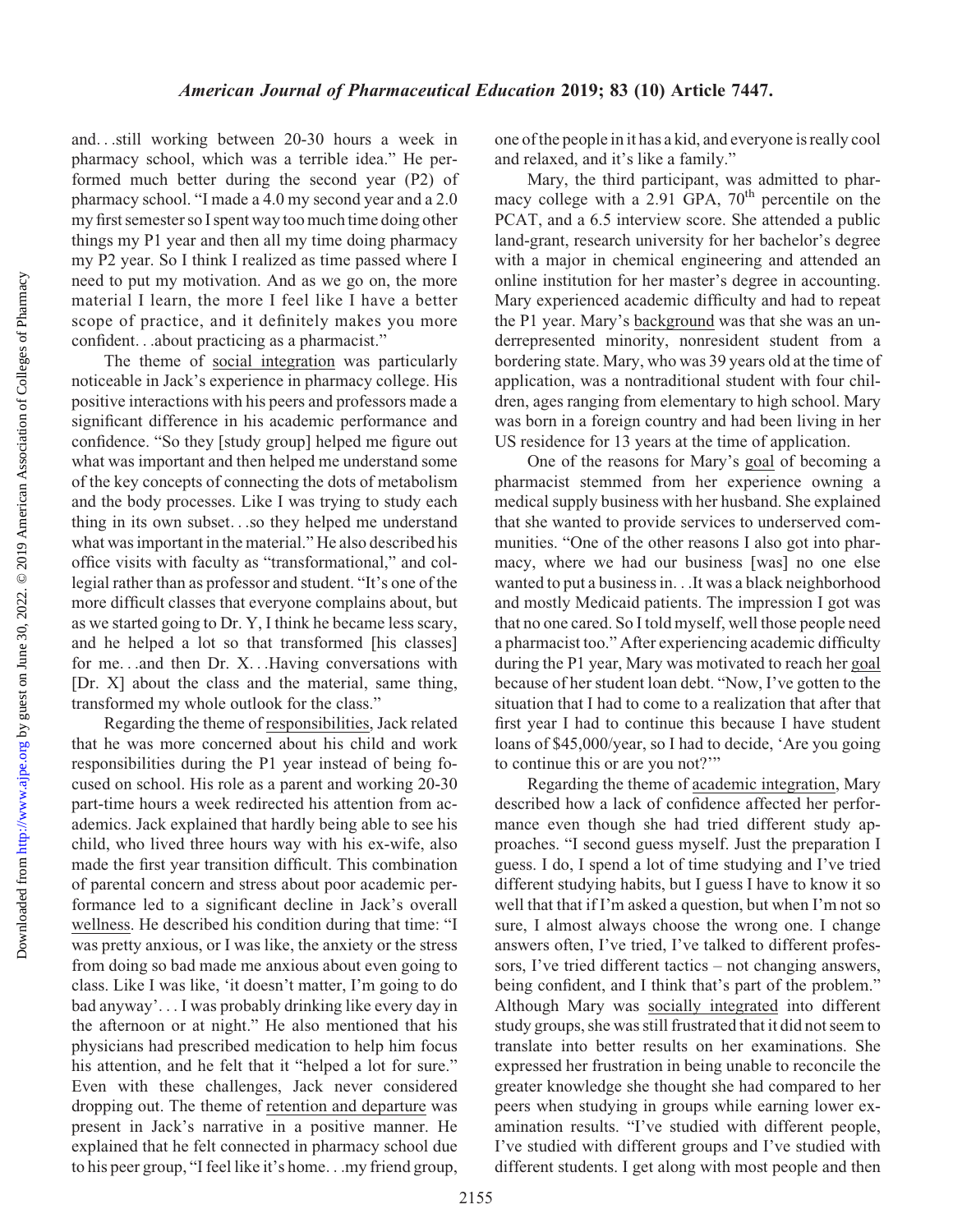#### American Journal of Pharmaceutical Education 2019; 83 (10) Article 7447.

one thing I've noticed is...it seemed that I knew the material a little bit better than they did, but when we would take the test, they would do a lot better than I do. And they've tried to help, tried to figure out what, what is it...They say, 'You're getting it,' but my scores don't show that."

Although Mary wassocially integrated with her peer group, she did not approach her professors for help. "It was kinda hard for me to go to a professor that you're failing their class. For me it was there are people that are good at it but I'm not. Because the impression is that you're not studying or not applying yourself. And then it's hard to explain that you're doing a lot but it's just not materializing into good grades, so I tended to avoid teachers, especially the first year."

Mary's responsibilities beyond her studies included being a mother to four children and also working parttime at a specialty pharmacy in her P2 year. During the P1 year, Mary's husband was often away travelling for work, and although a relative came to live with her to help with the children, Mary was the primary parental figure in the household. During the P2 year, she worked in an outpatient pharmacy with a specialty pharmacy group where she mostly worked with patients over the phone getting prior authorizations and talking to insurance companies. She explained the positive impact of her work in increasing her confidence in her knowledge. "What I like about this [specialty] setting, for me, because I'm not good at my drugs...I take my time because I don't like making mistakes. Being in a specialized environment, I learn [medications] well, and I do much better than I did when I worked in a community setting."

The theme of wellness presented in Mary's experience as anxiety and panic attacks. "I do have problems with recall and I have problems with anxiety. I've already gone to the student wellness center and Dr. [Z] recommended a beta-blocker for me for anxiety because I did have some panic attacks...and also because I'm behind, I have the anxiety that I really can't do poorly but I end up doing poorly." Mary sought help for her mental health issues and persisted despite her academic difficulty and anxiety. In regard to the theme of retention and departure, she never thought of quitting pharmacy school and transferring to another one. She focused on the professionals she saw working in the field, had confidence in the program, took responsibility for her performance, and continued to work toward her goal despite the challenges she experienced. "Most of the pharmacists around here are students from here and you could tell they're doing a good job, so [it] means the school is a good one. I don't have any problems with the curriculum or anything, it's just I need to get my part of it done. And there are a lot of successful students, the NAPLEX scores show that, so I know it's a good program."

Mike, the fourth participant, was admitted to pharmacy school with 156 semester credit hours, a 2.92 GPA, a 52<sup>nd</sup> percentile on the PCAT with a biology sub-score in the  $84<sup>th</sup>$  percentile, and a perfect score of 7 on his admissions interview. Mike did not have a bachelor's degree and attended a two-year college. He was a nonresident, first-generation, nontraditional student who was 33 at the time of application. Mike experienced academic difficulty and repeated the P1 year. He was dismissed from pharmacy school after the first semester of the repeated year after failing another course.

The background influences on Mike's pathway to pharmacy college included his love for science, his natural talent in biology and chemistry, and his parents' addiction to prescription medicine. Mike related how as a young child, he studied "snakes and insects in [the] backyard." Mike's innate curiosity in biology occurred in tandem with instability in his household. He described the "pandemonium" at home. "During the course of my parent's recovery, my parents dragged their children through a whirlwind of chaos." Mike's goal of becoming a pharmacist was shaped by his parents' difficulties. "My parents' struggles partook in my efforts in achieving this goal. They never went to college and because of that I witnessed, first hand, the financial strains my parents faced daily in raising four children. Though much of my parent's recovery was out of my control, what were in my control were my academic achievements. I used my schooling as an outlet...to enhance my knowledge, so that one day I would be able to educate and help others through challenging medical concerns." He was also motivated to his goal after shadowing a pharmacist in a clinical setting. This experience had an "enormous influencing impact" on him. "I knew after my job shadowing experience that I was going to pursue a career in pharmacy...Witnessing the impact of drug therapy and the therapeutic outcomes of...patients solidified my calling to improve the health of people in my community."

Other than having experienced academic difficulty and repeating the P1 year, not much is known about Mike's academic integration due to his withdrawal from the interview; however, Mike was socially integrated in pharmacy school to a high degree. A skilled communicator and caring individual, Mike was actively engaged in high-level leadership roles in his P1 cohort and consistently interacted with his peers and faculty in this role. Although he was ultimately dismissed from pharmacy school, he remained motivated to his goal as evidenced by the theme of retention and departure in his story. "My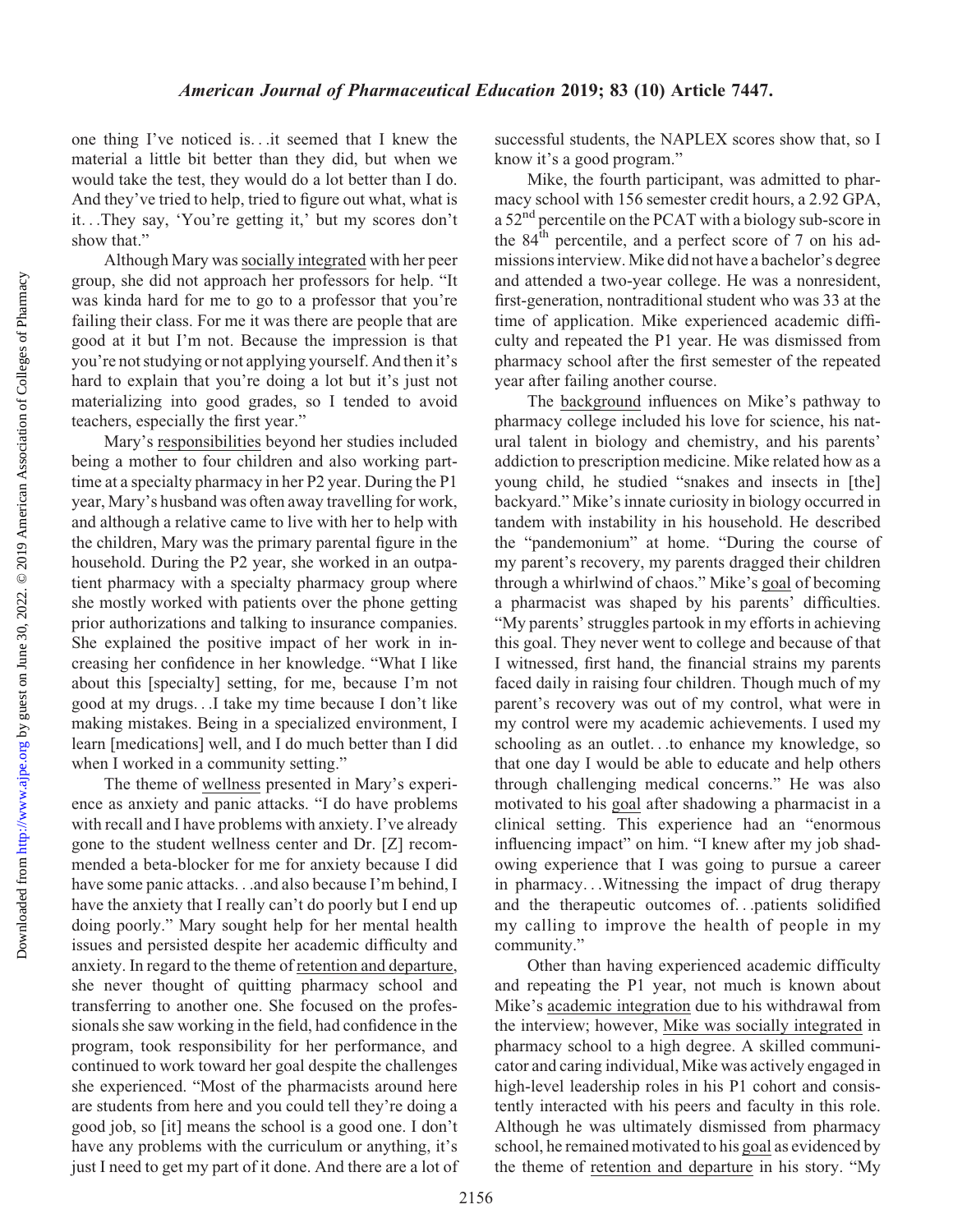passion is still there and I'm not giving up. I plan to reapply to an out-of-state program this fall because I know my heart is in this profession." Mike remained serviceoriented and "helping others" continued to be a significant motivator to his goal.

#### DISCUSSION

The themes in each student's story can be applied to Tinto's theory of student departure to expand our understanding of the experience of academic difficulty. In Jane's case, the theme of background illustrated how her pre-pharmacy school education, childhood home environment, work experience, and desire for a better life influenced her goal commitment to become a pharmacist. Jane was exposed to her parents' prescription drug addiction in her childhood home and the vicissitudes of recovery. As an adult, Jane wanted a better life for her own family and was tired of low paid positions without holidays off. The theme of academic integration revealed that Jane did not interact much with her professors during the P1 year when experiencing academic difficulty. Being out of college and not having taken basic science courses for several years prior to pharmacy school may also have negatively impacted her academic experience. Although her academic integration was poor, the theme of social integration was evident. She felt connected to her class as a whole and had two good friends who had enrolled in pharmacy school the same year. Jane also had a good support group of nontraditional students with families. One of the most significant influences in Jane's academic remediation came about through her social interactions. Jane had gone to the university academic support center for peer tutoring, but the program paired a more senior student with her, and their sessions were not so fruitful because the peer tutor had to review notes from a prior year. Instead, Jane, through her own initiative, reached out to a high-performing classmate in the same cohort who was not a paid peer tutor but who was highly effective in helping Jane improve her grades. Jane's social support network made an important difference in her progress toward her goal. As Jane progressed through pharmacy school, her family's welfare continued to be the strongest motivator toward her goal in addition to the significant debt from pharmacy school that she would not be able to repay without a professional salary.

The theme of background in Jack's case revealed how formative his childhood home life and prepharmacy school education was in shaping his goal. His unstable family life could have derailed his future, but his prestigious math and science-focused high school became a positive environment where his intellect and confidence could develop. His aunt and her family provided a stable,

nurturing home life where service to others was valued, and Jack's experience working with the elderly and poor in a pharmacy during college helped him to identify his career goal of pharmacy. The theme of academic integration during the P1 year indicated poor academic commitment. As Jack explained, he was not attending classes and working too much. His time and energy were not focused on pharmacy school. The theme of social integration also indicated poor engagement during the P1 year. As he progressed to the second year of pharmacy school however, things changed. Jack's social integration increased because he found a peer study group who helped him integrate the material. As Jack reported, he began spending a large amount of time with them. His social interactions with his professors also increased. He attended faculty office hours regularly, and the collegial conversations he had with them completely changed the way he viewed himself. He felt affirmed by the way they accepted him and discussed the material like colleagues. According to Jack, he went from hardly spending any time to spending all his time on pharmacy school, and commensurately, his GPA went from a 2.0 in the first term to a 4.0 in second year. Jack's case is a dramatic example of the positive impact of social integration on a student's academic experience, and how the two systems in Tinto's theory, academic and social, synergistically reinforce each other.

Tinto's theory explains that students' backgrounds influence their goal commitments, which is evident in Mary's aspirations to a career in pharmacy. In Mary's case, her family background motivated her to pursue a career in pharmacy. She and her husband had a medical supply store, but needed more income, which prompted them to consider further education and a career change. Mary held a baccalaureate in chemical engineering, but she had been out of college for eight years, and continuing on in the field for her career seemed unmanageable as a mother with four children. Thus, Mary decided on pharmacy as a career to support her family and maintain work/life balance. Although Mary had been out of college for several years, she took prerequisite pharmacy coursework for two years prior to applying to pharmacy college.

The theme of academic integration indicated that time management and self-perception were issues. Mary reported that she perceived herself as a slower learner compared to her classmates, but at the same time, she also had greater responsibilities than most of her peers outside of the classroom. She mentioned that she doubted her abilities and was often confused as to why her studying did not translate into performance on examinations. In Tinto's theory, intellectual development is a part of the academic system, and pertains to how students view their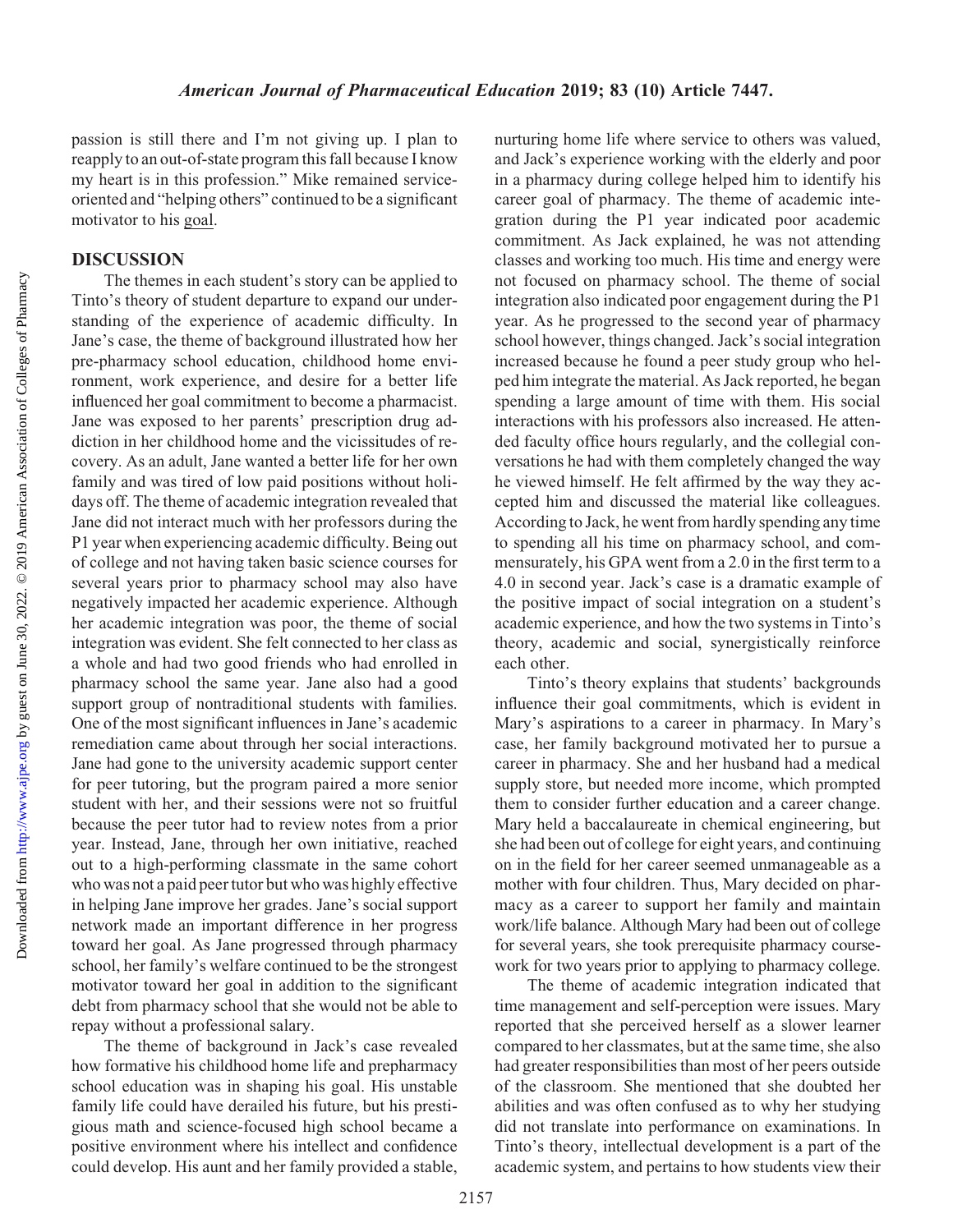intellectual abilities to think critically, be stimulated by coursework, and integrate into the intellectual norms of their academic environments.13 As Mary performed poorly on her examinations, she explained that her confidence eroded. In regard to the theme of social integration in pharmacy school, Mary did study with peers occasionally, but she did not interact with her professors in the courses where she was not performing well. She did not want them to think she was not trying, and chose not to seek help from them directly. During her second attempt of the P1 year, Mary, who had more experience the second time, joined a study group with high achieving students and pulled herself out of academic jeopardy (cumulative GPA of 2.2 or lower). She also described that she started seeing a campus therapist to address her anxiety which increased her social integration. Additionally, she began working at an outpatient pharmacy which helped her improve her knowledge of medications and develop her confidence. During her second attempt of the P1 year, Mary's social and academic integration was greater and more concordant, which helped her to progress academically.

The theme of background was significant in Mike's case. His aspiration to pursue a career in pharmacy began with his innate curiosity in science. Like Jane, Mike was exposed to prescription medications in the home through his parents' addiction and recovery, which also influenced his goal. Additionally, he experienced financial instability as a child and wanted better for himself. Like Jack, Mike used his schooling as an outlet from the chaos of his home environment and viewed education as a pathway to a better life. Tinto theorizes that the more socially integrated the student is in the institution, the greater the likelihood of institutional commitment, which results in retaining the student. Despite this proposition, a tipping point exists where too much social integration could adversely impact student success. Although Mike was a student leader and interacted heavily with peers and faculty, he experienced academic difficulty because he was spending much of his time on leadership responsibilities. During his second attempt at the P1 year, he did not participate in leadership roles but eventually made another F which resulted in dismissal from pharmacy school. Mike withdrew his consent for an interview so the researchers were unable to provide more information on his experience of academic difficulty. Tinto's theory explains that students who are dismissed are less likely to continue toward their goal compared to those who voluntarily withdraw. At the time of this study however, Mike had applied to another pharmacy college instead of abandoning his goal of becoming a pharmacist. Perhaps the high debt amount and high stakes nature of professional school compel students to continue toward their goals.

One commonality for all participants for the theme of background was that all were nontraditional students. The definition of the nontraditional student population has changed throughout decades of research from being based on age to a combination of background variables such as employment status while enrolled, first-generation college attendance, and low socioeconomic status.<sup>20</sup> Later, potential attrition risk factors also came to define nontraditional students such as being a single parent, having dependents while enrolled, attending part-time or delayed enrollment.<sup>20</sup> At the time of applying to pharmacy college, Jack was twenty years old, and the rest were in their thirties. Three participants were parents before attending pharmacy college. The literature on academic difficulty also indicated that family commitments outside of health professions programs were associated with academic failure or early signs of difficulty.<sup>21,22</sup> The students in our analysis also experienced difficulty in managing their time, schedules, and behaviors because of family responsibilities. However, to equate family responsibilities with academic failure would be one-sided, as providing for a family presented as a strong motivator toward their goal commitment of becoming a pharmacist in our study.

Examination of the applicability of Tinto's theory to students' experience of academic difficulty in pharmacy school indicated that social and academic integration do not appear to be independent of each other. As our students became more academically integrated in course work, study groups, internships, etc, they found themselves in a situation where academic integration shifted to social integration. What began as a common academic goal wound up as strong relationships with peers and future colleagues. When students develop these connections they have improved success in the classroom because of a culture of trust, inclusion and acceptance.<sup>23</sup>

Tinto's theory provides an applicable framework for retention of pharmacy students who experience academic difficulty. Programs should consider students' experiences and individual backgrounds in addition to academic variables when examining academic difficulty in the Doctor of Pharmacy (PharmD) curriculum. Often the lived experiences of students are overlooked or dismissed as we consider key indicators for early identification of student difficulty. Although the literature pertains to Tinto's theory in the undergraduate arena, this analysis suggests how Tinto's theory impacts students' success in a professional program.<sup>24</sup> Examining student backgrounds and recognizing the varying support needed for students to be successful is critical. As students enter professional programs, their goal commitment is high,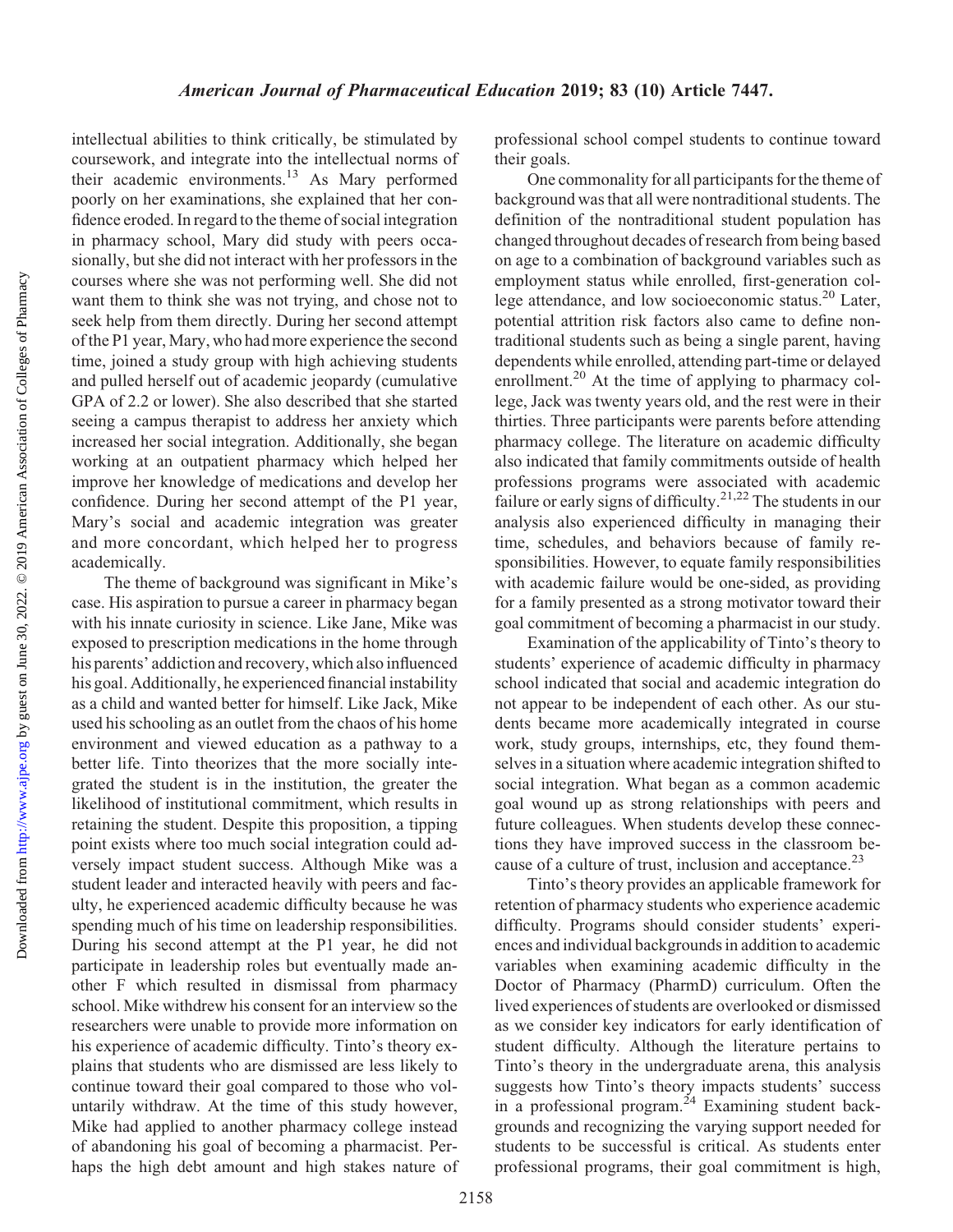and the idea that the student experience would diminish this commitment, or that students' institutional commitment declines because of lived experiences and the level of support from the institution, is concerning. The longitudinal analysis of these student stories demonstrates how experiences may change over the course of the professional program. Early identification of a student's lack of academic and social integration appears key to student retention and success. This analysis suggests that intentional mentoring, facilitated study groups, selective peer tutoring, and increased positive faculty interaction may improve goal and institutional commitments. Addressing the idea of not fitting into intellectual norms in the academic environment would also be helpful for underperforming students who doubt their intellectual abilities when comparing themselves to their peers. In addition, the impact student wellness plays on success in the curriculum is a critical component of goal achievement. Timely referral to university student services by faculty and administration in such cases may have a positive impact on student retention and success.

The investigators acknowledged their potential biases toward the research project and bracketed their preconceived thoughts at the outset of the study. Bracketing is a process of identifying and disclosing prior beliefs and biases that may predispose researchers to certain thoughts in the research process, thereby supporting the rigor of research studies.25 Two of the lead investigators were student affairs professionals, and have advised students on academic and behavioral issues over the span of a decade combined. Additionally, one researcher had published a paper on academic difficulty, and another investigator had been influenced previously by Tinto's conceptual schema.

This study was limited by the absence of all types of departure experience according to Tinto's theory in the representation of student cases. Although the researchers attempted to recruit a former student who voluntarily withdrew from the college because of social rather than academic reasons, they were unsuccessful in their attempts. Another limitation of this study was the generalizability of results to other colleges of pharmacy whose student populations differ. This study investigated a small sample of students at a single pharmacy school. Further research with large populations and other health professions would be helpful in understanding the experience of academic difficulty in professional colleges.

#### **CONCLUSION**

Although academic difficulty has been studied in the health professions, students' voices on their experience of academic difficulty in pharmacy school are absent. The lived experiences in these student stories suggest that early identification of diverse backgrounds may help pharmacy programs improve student retention and success by recognizing the importance of social and academic integration as delineated in Tinto's conceptual schema. Further analysis of additional student experiences is needed to fully realize the complexity of student success in professional programs. The evaluation of admission application essays and special life circumstance essays for student support is recommended. This early identification may help students who otherwise may spend their first year in difficulty without engaging in timely help-seeking behaviors.

#### **REFERENCES**

1. Marshall LL, Allison A, Nykamp D, Lanke S. Perceived stress and quality of life among doctor of pharmacy students. Am J Pharm Educ. 2008;72(6):Article 137.

2. Alston GL, Battise DM, Neville MW. A 10-year study of the academic progress of students identified as low performers after their first semester of pharmacy school. Am J Pharm Educ. 2016;80(7):Article 118.

3. Schlesselman LS, Coleman CI. Predictors of poor student performance at a single Accreditation Council for Pharmacy Education-accredited school of pharmacy. Curr Pharm Teach Learn. 2011;(3):101-105.

4. Houglum JE, Aparasu RR, Delfinis TM. Predictors of academic success and failure in a pharmacy professional program. Am J Pharm Educ. 2005;69(3):Article 43.

5. Clavier C. Academic Performance of First-Year Students at a College of Pharmacy in East Tennessee: Models for Prediction [dissertation]. Johnson City: East Tennessee State University; 2013.

6. Kuncel NR, Crede´ M, Thomas LL, Klieger DM, Seiler SN, Woo SE. A meta-analysis of the validity of the Pharmacy College Admission Test (PCAT) and grade predictors of pharmacy student performance. Am J Pharm Educ. 2005;69(3):Article 51.

7. Hardigan PC, Lai LL, Arneson D, Robeson A. Significance of academic merit, test scores, interviews and the admissions process: a case study. Am J Pharm Educ. 2001;65(1):40-44.

8. Julian ER. Validity of the Medical College Admission Test for predicting medical school performance. Acad Med. 2005;80(10):910-917.

9. Lancia L, Petrucci C, Giorgi F, Dante A, Cifone MG. Academic success or failure in nursing students: results of a retrospective observational study. Nurse Educ Today. 2013;33(12):1501-1505. 10. Hansen DJ, Mort JR, Brandenburger T, Lempola A. Relationship of prepharmacy repeat course history to students' early academic

difficulty in a pharmacy curriculum. Am J Pharm Educ. 2015;79(10):Article 154.

11. Kuh GD, Kinzie J, Buckley JA, Bridges BK, Hayek JC. Piecing Together the Student Success Puzzle. [https://leseprobe.buch.de/](https://leseprobe.buch.de/images-adb/55/7f/557f215a-68ad-475a-8e3f-2cda5ca61f5c.pdf&tnqh_x3c;i&tnqh_x3e;.&tnqh_x3c;/i&tnqh_x3e;%20Association%20of%20Higher%20Education%20Report) [images-adb/55/7f/557f215a-68ad-475a-8e3f-2cda5ca61f5c.pdf.](https://leseprobe.buch.de/images-adb/55/7f/557f215a-68ad-475a-8e3f-2cda5ca61f5c.pdf&tnqh_x3c;i&tnqh_x3e;.&tnqh_x3c;/i&tnqh_x3e;%20Association%20of%20Higher%20Education%20Report) [Association of Higher ducation Report.](https://leseprobe.buch.de/images-adb/55/7f/557f215a-68ad-475a-8e3f-2cda5ca61f5c.pdf&tnqh_x3c;i&tnqh_x3e;.&tnqh_x3c;/i&tnqh_x3e;%20Association%20of%20Higher%20Education%20Report) Published 2007. Accessed December 16, 2019.

12. Tinto V. Research and practice of student retention: What next? J Coll Student Retent. 2007;8(1):1-19.